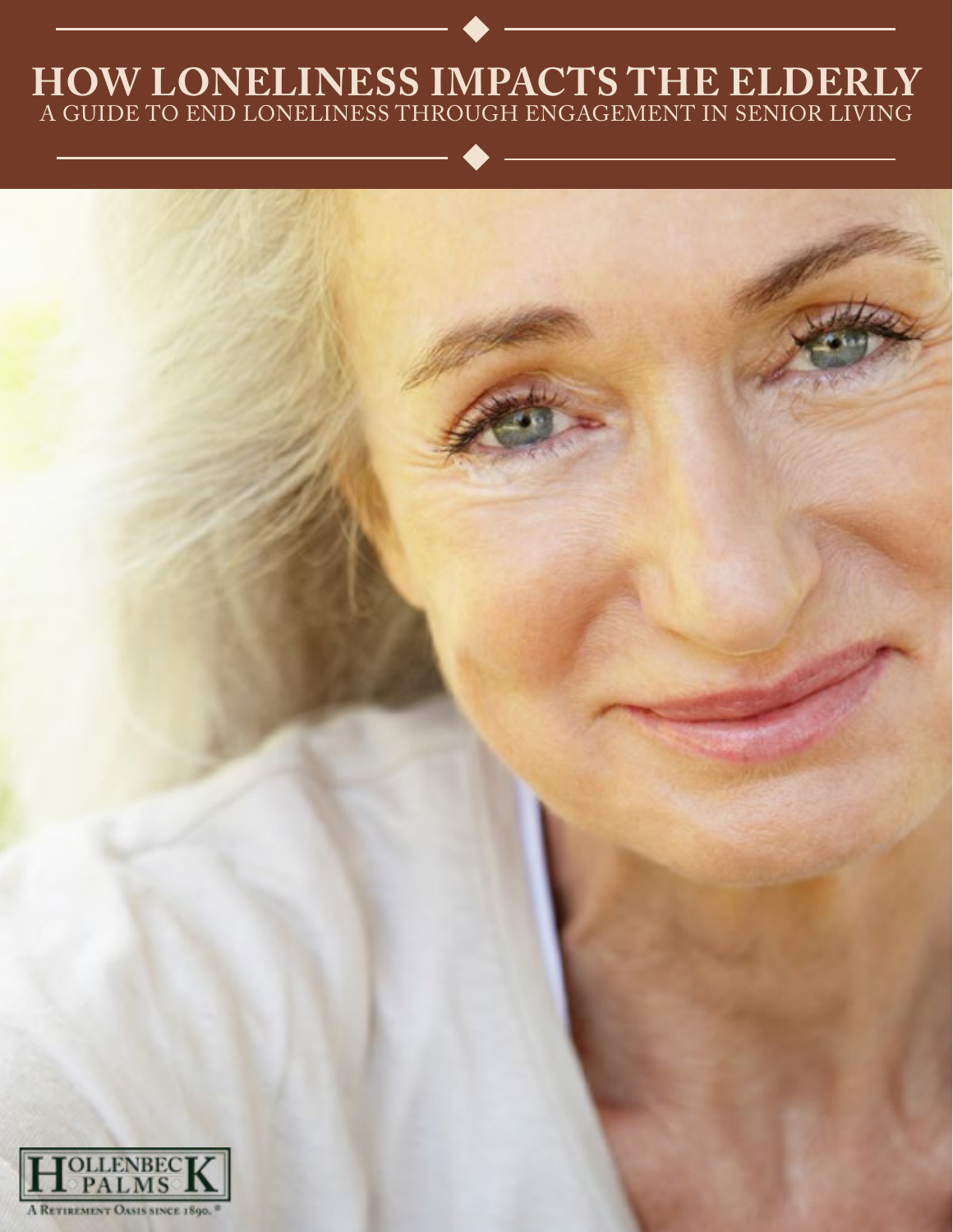## **"THE BIGGEST DISEASE KNOWN TO MANKIND IS LONELINESS"**



Since March, 2020, many of us have<br>Slived in isolation or semi-isolation in our homes due to Covid-19, for an everincreasing segment of the population this is the NORM. Sixty-two percent of adult children caring for their parents or elderly relatives say their loved one has suffered physically or mentally from isolation during the pandemic, according to a December 2020 survey from A Place for Mom.

In the US, 30% of the 46 million seniors who live outside a nursing institution or retirement community, live ALONE.

Of these "home-aloners", half are over 85, and 75% are women. Men are more likely to die before their wives, and widowed or divorced men are more likely to remarry than are widowed or divorced women.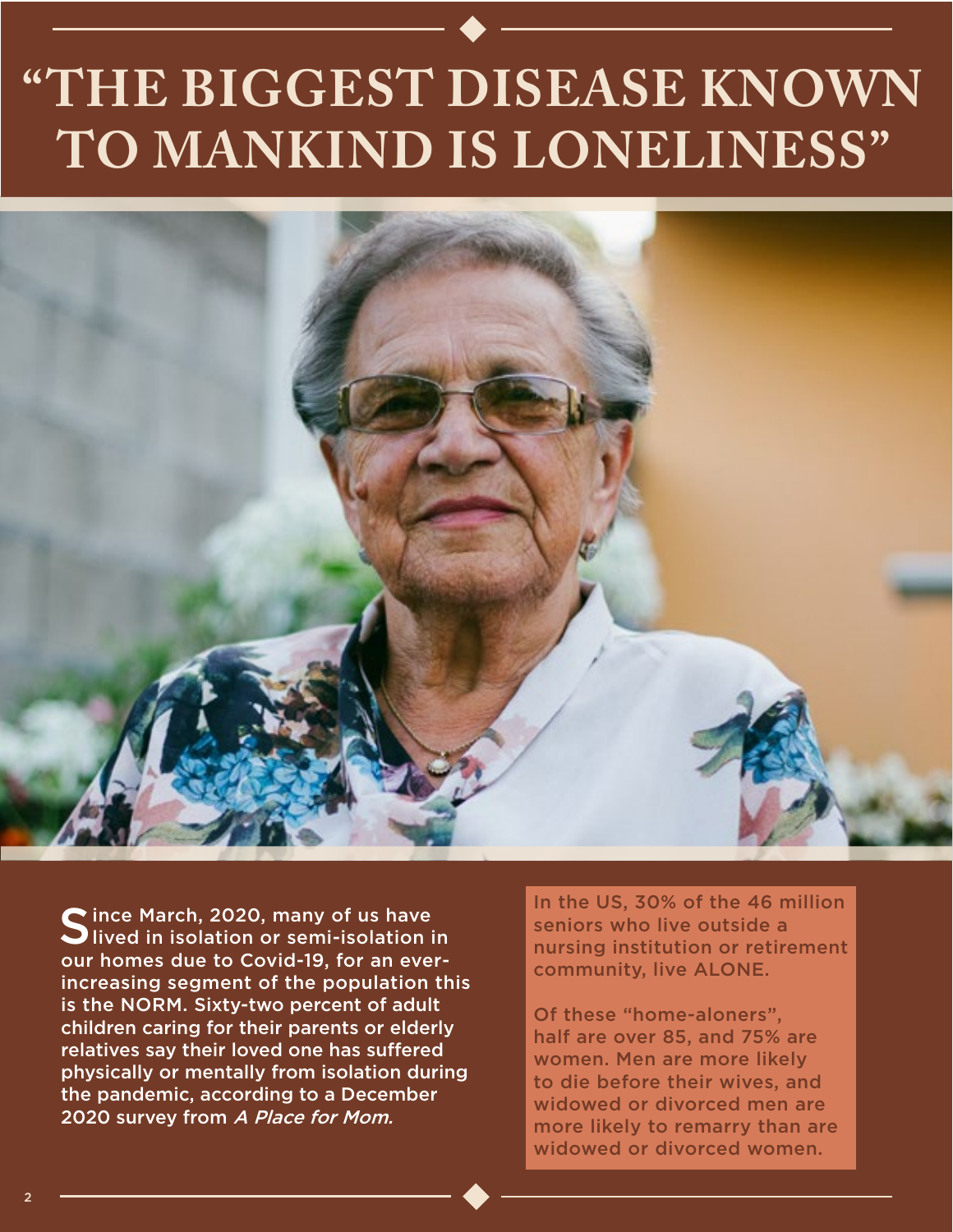### **Many older people who live alone say they feel lonely and isolated…**

This feeling of isolation and loneliness can have a wider impact, then just on mental health, and does affect other health issues. A recent study found loneliness is considered as serious as smoking or obesity, which could lead to higher blood pressure and stress levels.

Seniors may fall into the habit of not eating wellbalanced meals, due to the difficulty of preparation and no one likes to eat alone. Any deterioration in sight and hearing may go undetected, and a number of seniors have difficulty in managing their medication. The Rush Institute for Healthy Ageing found that mental decline was faster and the risk of Alzheimer's **nearly doubled** when seniors experienced loneliness.

Lonely seniors are more likely to drink or smoke to excess and take less physical exercise. The changing dynamics of the American family mean that the grandparent does not necessarily live together with their family leading to **isolated living.** Many feel technologically left behind and isolated in an everadvancing world.

Isolation leads to higher instances of **elder abuse.** Isolated seniors are more likely to fall prey to scammers and financial abuse. Neglect, one of the seven types of elder abuse, is more likely to go unnoticed. Seniors themselves are less likely to report physical abuse and they may **protect abusers** if they do not have other caregiver resources.

Studies have shown that older people who lack social interaction tend to have **more** health problems than those who are not socially isolated.

Yet many older people are fiercely independent and want to remain alone despite the challenges.

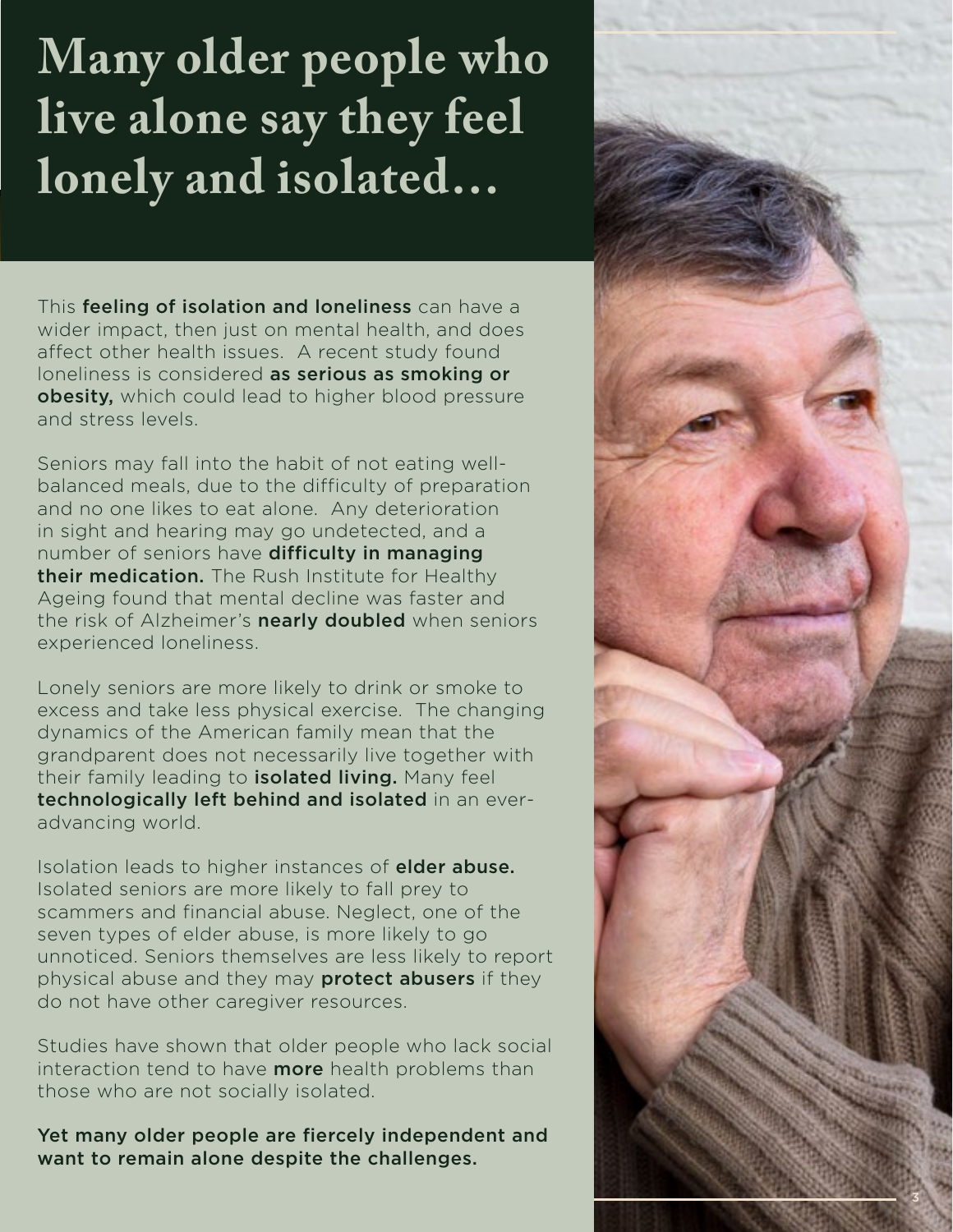## **Moving into a Senior Community could be the panacea.**

#### Life Enrichment Programs -

4

Senior living communities offer residents a full calendar of life enrichment activities. Active, independent residents enjoy a rich calendar of on-campus activities and community outings designed to work around any of the residents' physical or cognitive limitations. For those with mobility challenges, the opportunity to enjoy activities onsite helps them stay connected. Specialty programs for Alzheimer's residents help promote self-esteem and success for adults coping with memory loss.

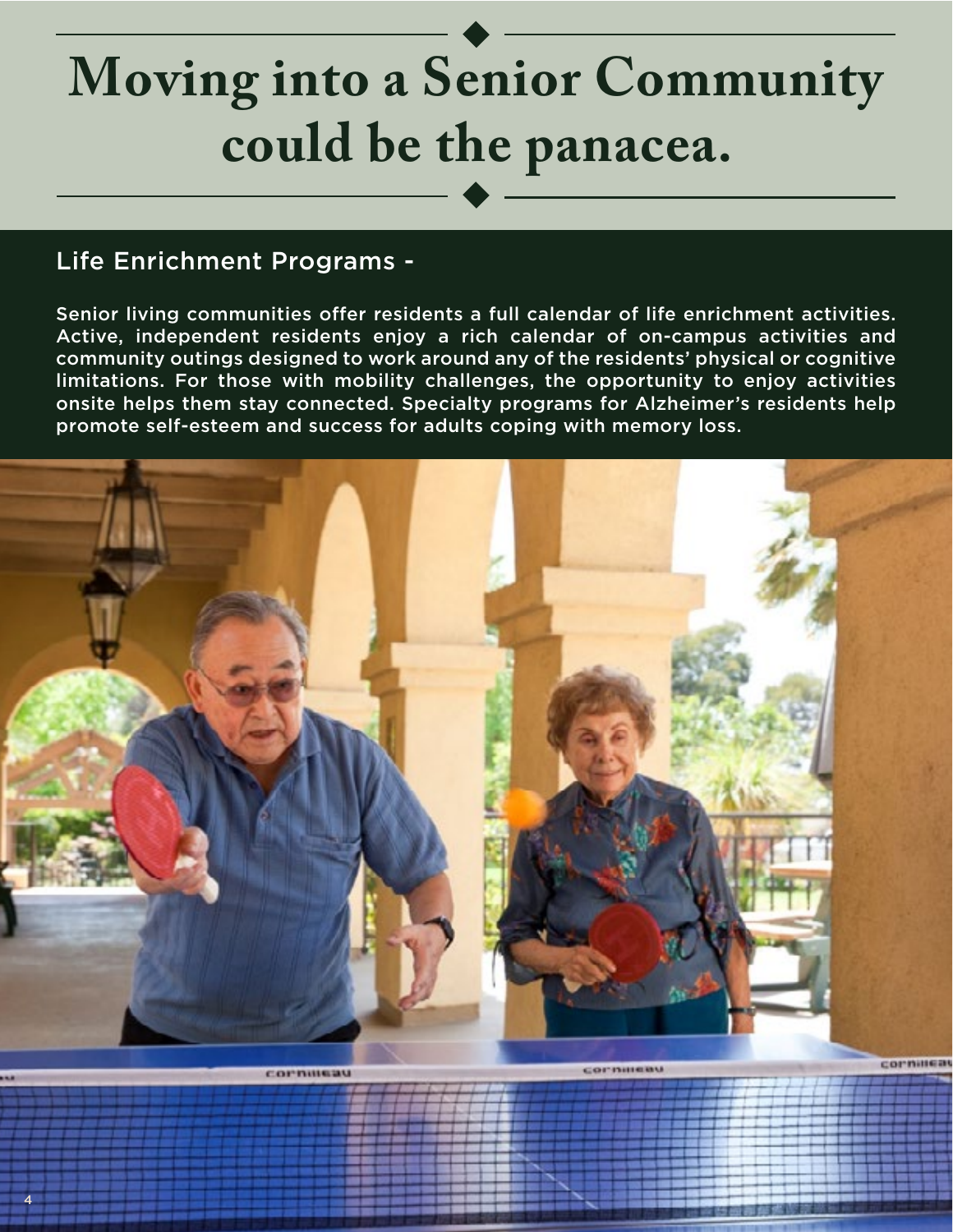

#### Opportunities for Volunteerism -

Most community living offers a wide range of volunteer opportunities for seniors. This might mean helping with book clubs, running the community's library, leading current event discussions, spearheading craft programs, etc.



Peer-to-Peer Support:

Healthy relationships with people who understand age-related changes help build strong interpersonal connections. Having someone nearby who can identify with, empathize with and even laugh at shared struggles helps older adults stay positive.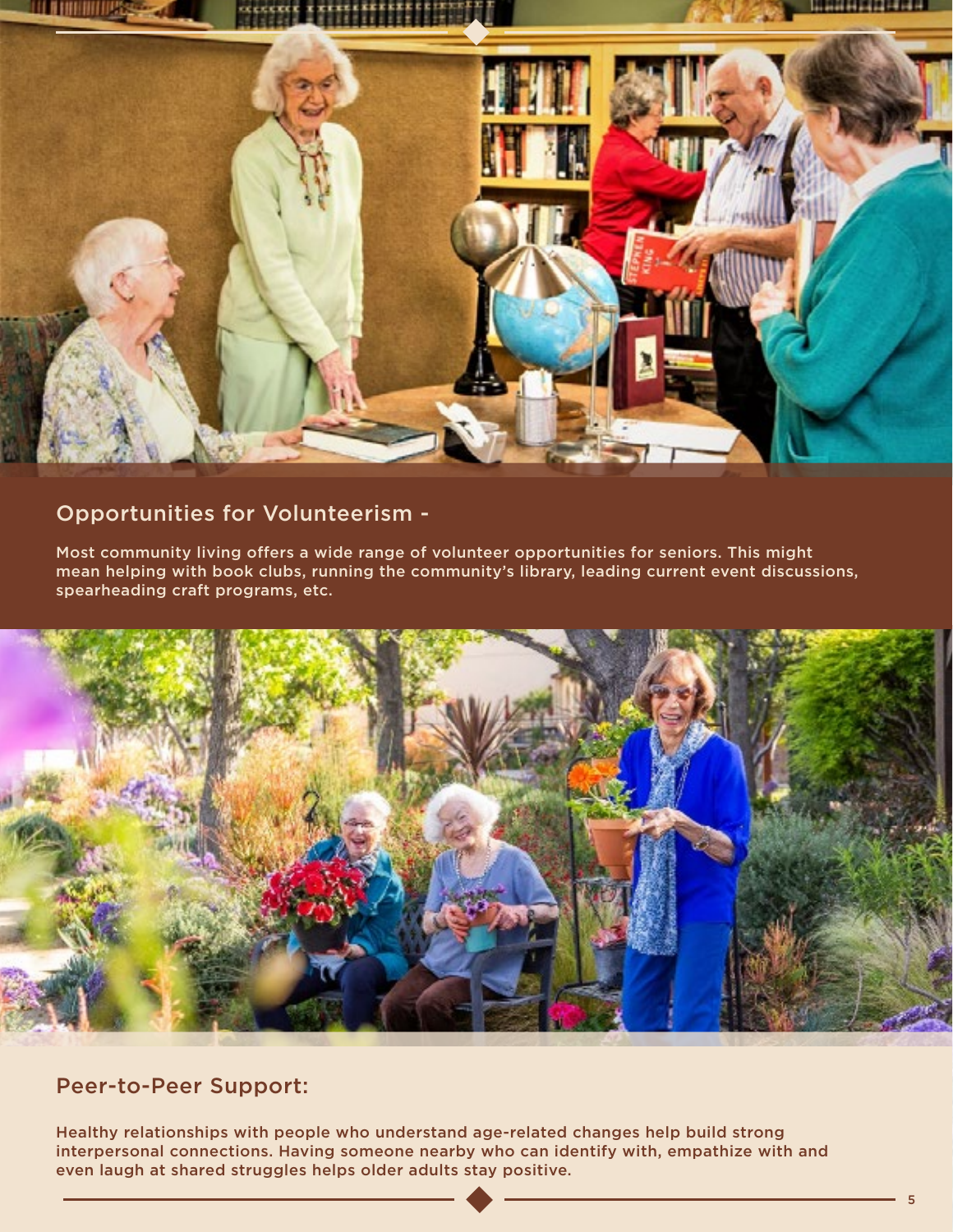#### Well-Balanced Meals-

Good nutrition is central to a healthy lifestyle. At Hollenbeck meal-time becomes a nourishing and social experience. Older adults enjoy well-balanced meals prepared for them served in our elegant dining room, where they can interact with friends, or roof top dining in the Bistro.



#### Planned Fitness Programs -

From Chair Yoga to Tai Chi and strength training, fitness is essential to the wellness programs offered at Hollenbeck. Residents can join both formal and informal groups of their peers to exercise on a regular basis.

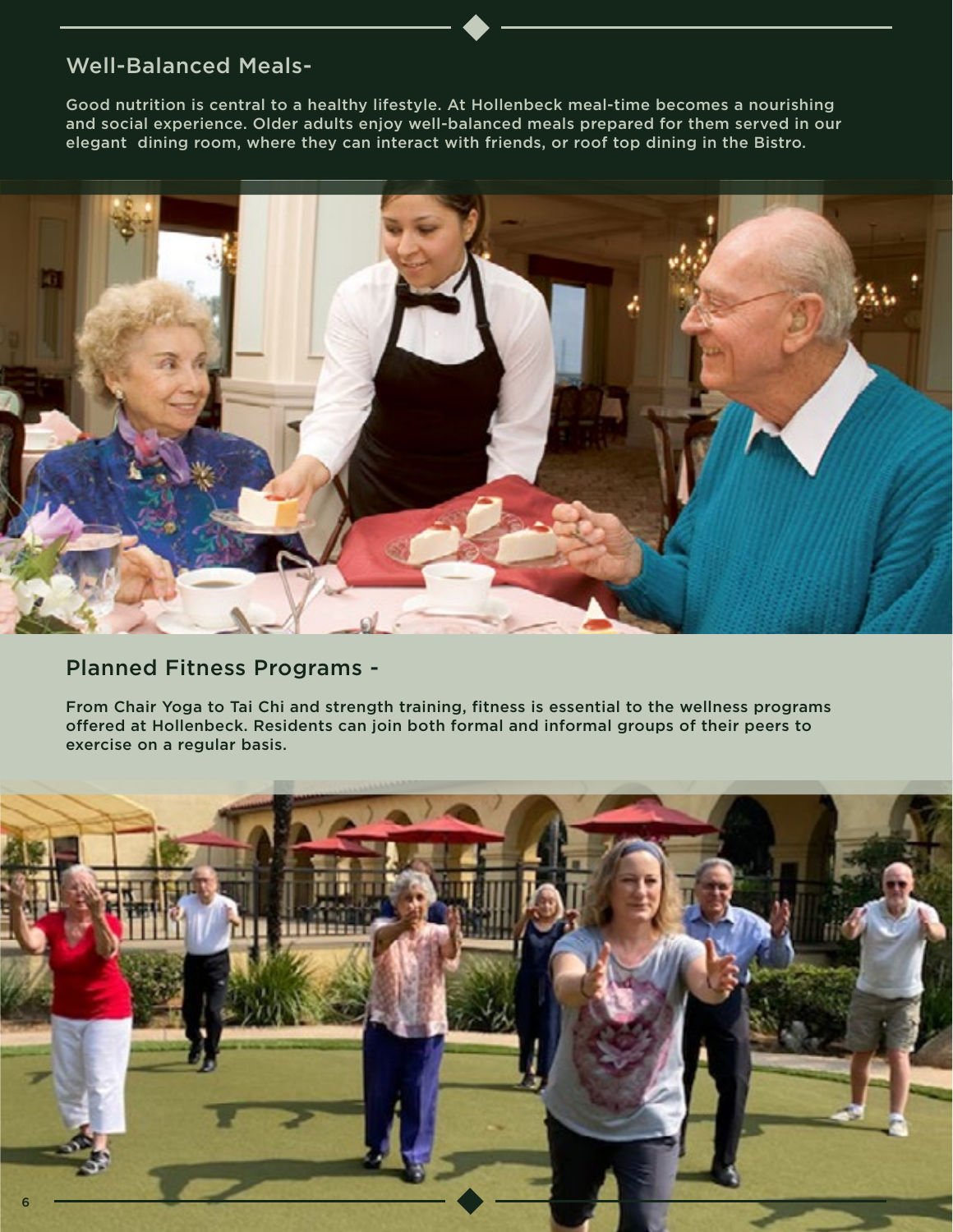#### Low Maintenance Living:

Community living offers the chance to live well in a low maintenance environment. The employees of the community take care of the gardening, trash disposal and all the other strenuous chores needed to maintain a home. This is helpful for both seniors who already have mobility issues and seniors who want to avoid them as long as possible. This leaves time to stroll in the grounds or reflect in the Garden of Meditation, by the Koi Pond.